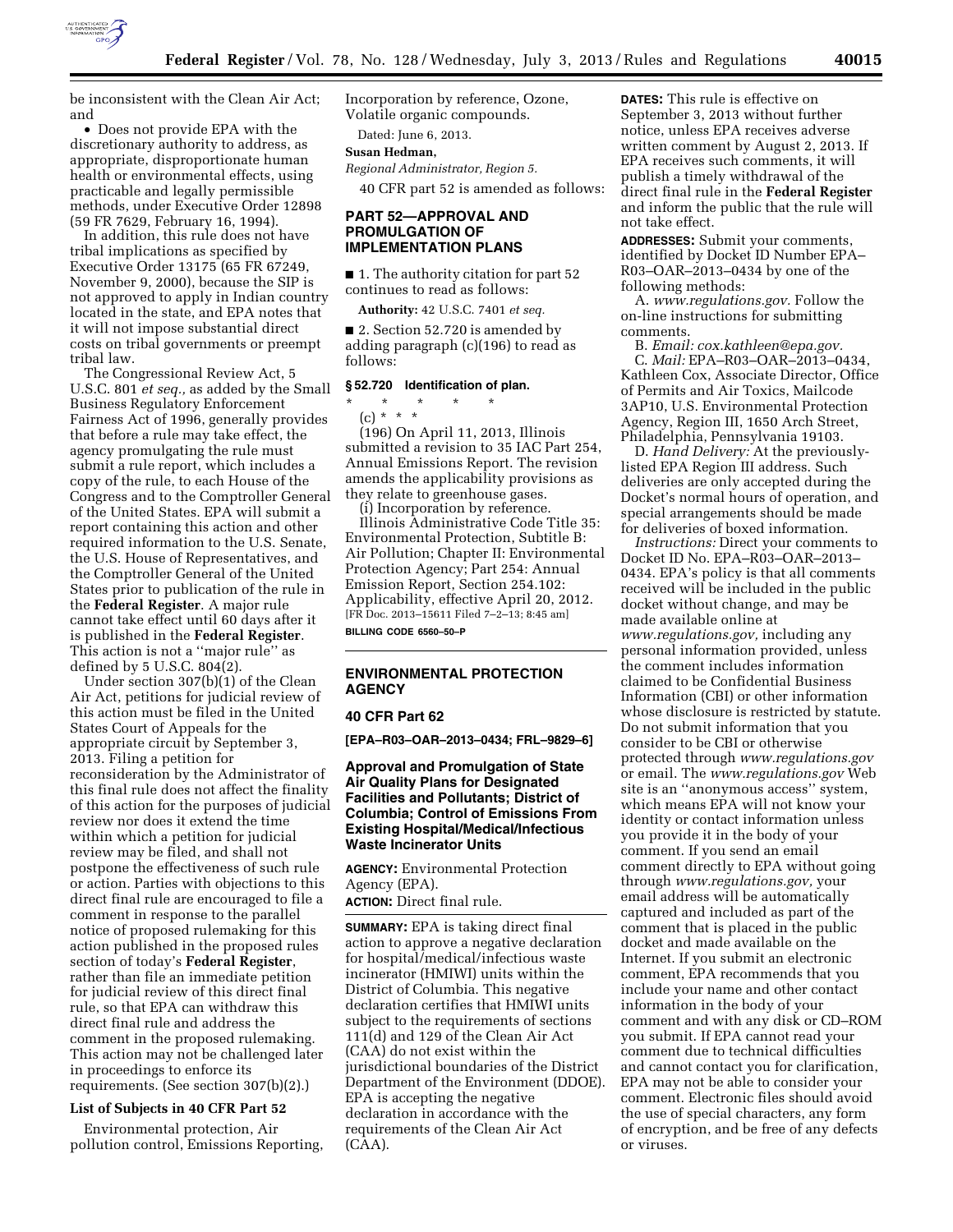*Docket:* All documents in the electronic docket are listed in the *[www.regulations.gov](http://www.regulations.gov)* index. Although listed in the index, some information is not publicly available, i.e., CBI or other information whose disclosure is restricted by statute. Certain other material, such as copyrighted material, is not placed on the Internet and will be publicly available only in hard copy form. Publicly available docket materials are available either electronically in *[www.regulations.gov](http://www.regulations.gov)* or in hard copy during normal business hours at the Air Protection Division, U.S. Environmental Protection Agency, Region III, 1650 Arch Street, Philadelphia, Pennsylvania 19103. Copies of the submittal are available at the District of Columbia Department of the Environment, Air Quality Division, 1200 1st Street NE., Fifth Floor, Washington, DC 20002.

#### **FOR FURTHER INFORMATION CONTACT:**

Mike Gordon, (215) 814–2039, or by email at *[gordon.mike@epa.gov.](mailto:gordon.mike@epa.gov)*  **SUPPLEMENTARY INFORMATION:** 

# **I. Background**

Sections 111(d) and 129 of the CAA require states to submit plans to control certain pollutants (designated pollutants) at existing solid waste combustor facilities (designated facilities) whenever standards of performance have been established under section 111(b) for new sources of the same type, and EPA has established emission guidelines (EG) for such existing sources. A designated pollutant is any pollutant for which no air quality criteria have been issued, and which is not included on a list published under section 108(a) or section  $112(b)(1)(A)$  of the CAA, but emissions of which are subject to a standard of performance for new stationary sources.

On October 6, 2009 (74 FR 51368), EPA promulgated HMIWI unit new source performance standards, 40 CFR part 60, subpart Ec, and emission guidelines, subpart Ce. These regulations were amended in an April 4, 2011 final rule (76 FR 18407).

The designated facilities to which the EG apply are existing HMIWI units that: (1) Commenced construction on or before June 20, 1996, or for which modification was commenced on or before March 16, 1998; or (2) commenced construction after June 20, 1996 but no later than December 1, 2008, or for which modification commenced after March 16, 1998 but no later than April 6, 2010, with limited exceptions as provided in paragraphs 40 CFR 60.32e(b) through (h).

Subpart B of 40 CFR part 60 establishes procedures to be followed

and requirements to be met in the development and submission of state plans for controlling designated pollutants. Also, 40 CFR part 62 provides the procedural framework for the submission of these plans. When designated facilities are located in a state, the state must then develop and submit a plan for the control of the designated pollutant. However, 40 CFR 60.23(b) and 62.06 provide that if there are no existing sources of the designated pollutant in the state, the state may submit a letter of certification to that effect (i.e., negative declaration) in lieu of a plan. The negative declaration exempts the state from the requirements of subpart B that require the submittal of a 111(d)/129 plan.

#### **II. Final EPA Action**

The DDOE has determined that there are no HMIWI units subject to CAA 111(d)/129 requirements in their respective air pollution control jurisdiction. Accordingly, DDOE submitted a negative declaration letter to EPA on July 26, 2012.

In this direct final action, EPA is amending part 62 to reflect receipt of the negative declaration letter from DDOE. EPA is publishing this rule without prior proposal because EPA views this as a noncontroversial amendment and anticipates no adverse comment. However, in the ''Proposed Rules'' section of today's **Federal Register**, EPA is publishing a separate document that will serve as the proposal to approve the SIP revision if adverse comments are filed. This rule will be effective on September 3, 2013 without further notice unless EPA receives adverse comment by August 2, 2013. If EPA receives adverse comment, EPA will publish a timely withdrawal in the **Federal Register** informing the public that the rule will not take effect. EPA will address all public comments in a subsequent final rule based on the proposed rule. EPA will not institute a second comment period on this action. Any parties interested in commenting must do so at this time.

## **III. Statutory and Executive Order Reviews**

### *A. General Requirements*

Under Executive Order 12866 (58 FR 51735, October 4, 1993), this action is not a ''significant regulatory action'' and therefore is not subject to review by the Office of Management and Budget. For this reason, this action is also not subject to Executive Order 13211, ''Actions Concerning Regulations That Significantly Affect Energy Supply, Distribution, or Use'' (66 FR 28355, May

22, 2001). This action merely notifies the public of EPA receipt of a negative declaration from an air pollution control agency without any existing HMIWI units in their jurisdiction. This action imposes no requirements. Accordingly, EPA certifies that this rule will not have a significant economic impact on a substantial number of small entities under the Regulatory Flexibility Act (5 U.S.C. 601 *et seq.*). Because this action does not impose any additional enforceable duty beyond that required by state law, it does not contain any unfunded mandate or significantly or uniquely affect small governments, as described in the Unfunded Mandates Reform Act of 1995 (Pub. L. 104–4). This action also does not have tribal implications because it will not have a substantial direct effect on one or more Indian tribes, on the relationship between the Federal Government and Indian tribes, or on the distribution of power and responsibilities between the Federal Government and Indian tribes, as specified by Executive Order 13175 (65 FR 67249, November 9, 2000). This action also does not have Federalism implications because it does not have substantial direct effects on the States, on the relationship between the national government and the States, or on the distribution of power and responsibilities among the various levels of government, as specified in Executive Order 13132 (64 FR 43255, August 10, 1999). This action merely approves the negative declaration for existing HMIWI units from the DDOE and does not alter the relationship or the distribution of power and responsibilities established in the Clean Air Act. This action also is not subject to Executive Order 13045 ''Protection of Children from Environmental Health Risks and Safety Risks'' (62 FR 19885, April 23, 1997), because it is not economically significant.

With regard to negative declarations for designated facilities received by EPA from states, EPA's role is to notify the public of the receipt of such negative declarations and revise 40 CFR part 62 accordingly. In this context, in the absence of a prior existing requirement for the State to use voluntary consensus standards (VCS), EPA has no authority to approve or disapprove a CAA section 111(d)/129 plan negative declaration submission for failure to use VCS. It would thus be inconsistent with applicable law for EPA, when it reviews a CAA section 111(d)/129 negative declaration, to use VCS in place of a section 111(d)/129 negative declaration that otherwise satisfies the provisions of the Clean Air Act. Thus, the